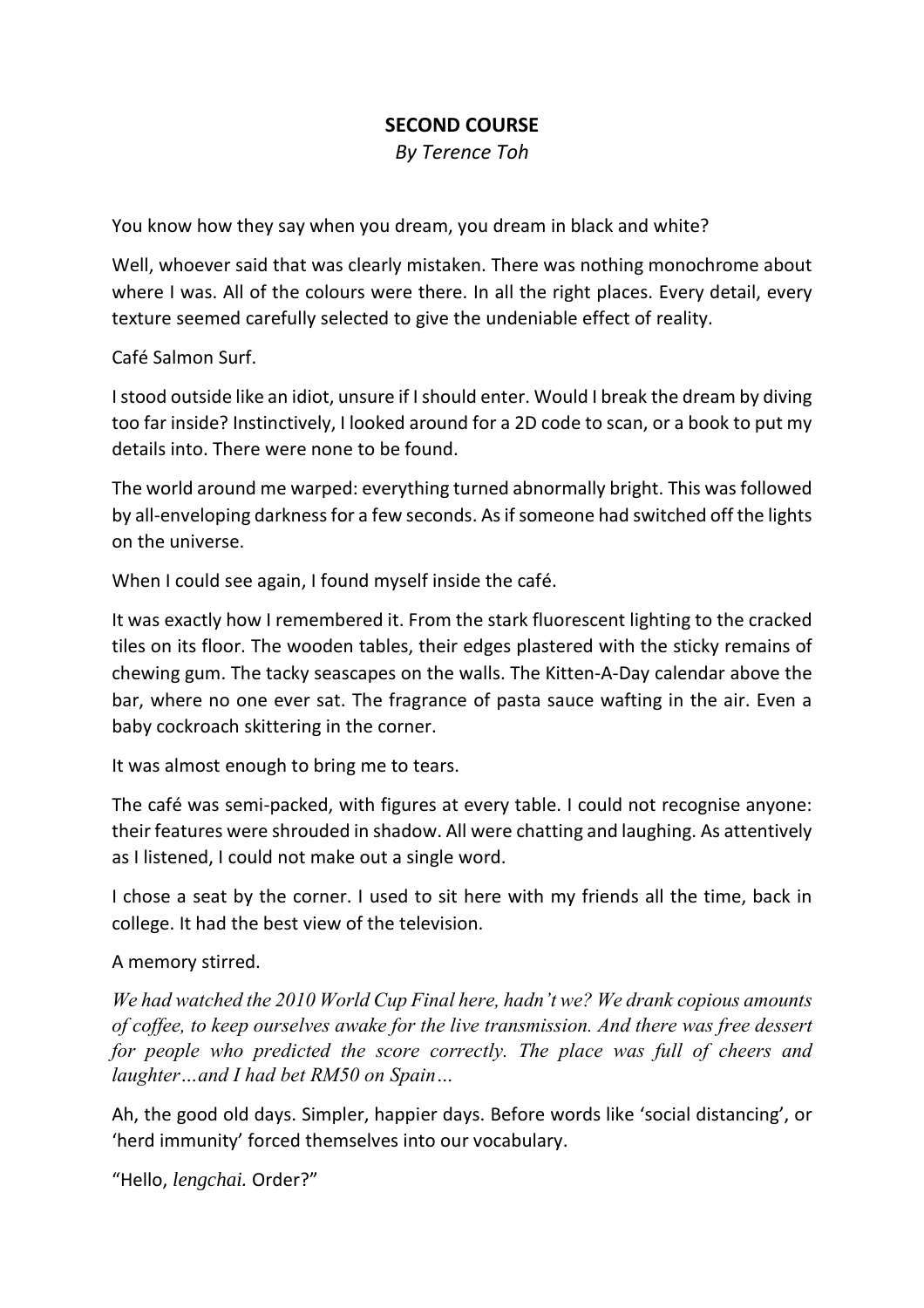It was the café owner. A ruddy-cheeked, balding man, always in a faded white shirt and apron. He looked exactly the same as the last time I saw him.

"Hello, boss," I responded. A familiar stranger: in all the years I came here, I'd never bothered to learn his name. I suddenly felt bad. Was it too late to ask now? Would it be awkward?

My stomach rumbled loudly. Why was I so hungry?

"Your usual?" the owner asked.

I paused. My memory banks turned up nothing. "Er…yes?"

"Coming right up!" The owner left, whistling a happy tune.

I looked around the café. Everything seemed normal. A quintessentially cosy scene. Shadowy figures, sitting and eating together. Couples canoodling by the entrance. About 14 people, gathered at four combined tables in the middle of the café.

It had been ages since I had seen something like that. It was oddly touching.

At that moment, I noticed someone at a table by the far end of the restaurant.

*Holy shit.*

Ramlah. In a green blouse and jeans. She was reading a book, while sipping a drink.

If this were a cartoon, my jaw would fall to the floor. I was suddenly light-headed. My heart was filled with panic, a raw desire to run away as fast as I could.

But I forced myself to remain. I couldn't let this opportunity pass by.

I went to her, calling her name. She looked up from her book. Our eyes met, and I felt a bolt of electricity surge through my body.

Unlike the other people here, I could make out her features clearly. Her beautiful doe eyes. Her delicate heart-shaped face. She still wore the earrings I had given her all those years ago, and there was a pink bracelet around her wrist.

"Hi Fong," she said.

"Ramlah!" I said. "Thank God. There's so much I need to tell you! But how can you—"

She smiled.

And then Ramlah was gone. Only her half-finished drink remained.

What the hell?

I walked back to my table, seething. The owner was waiting for me with a plate of nasi lemak.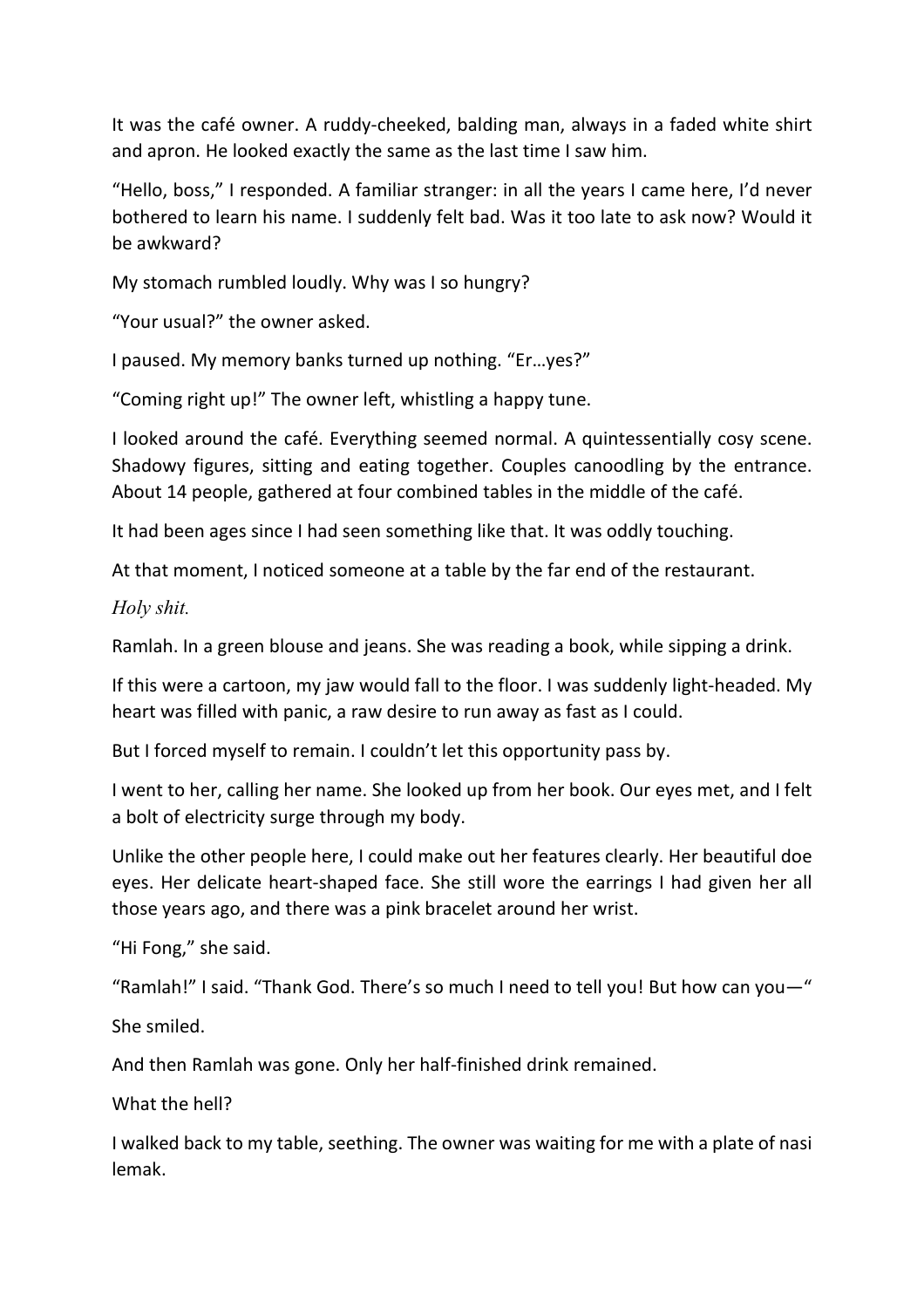"You okay?" he asked.

"I don't know," I said. "It's been a strange day."

"Come *lah*," the owner smiled. "Eat. You'll feel better."

I doubted it. Café Salmon Surf wouldn't be winning Michelin stars any time soon. The quality of its food was inconsistent, and passable at best. The only reason I kept coming here was because its prices were cheap, and it was just a 3-minute walk from college.

The food was the same as it always was. The chicken slightly undercooked. The rice dry and hard. The sambal overwhelmingly spicy, with an odd aftertaste of nutmeg. Yet somehow, it was the best nasi lemak I had ever tasted. I wolfed it all down, not letting a single grain of rice escape me.

"Nothing tastes as good as the past, right?" the owner said.

I nodded. "I'm glad you kept this on the menu."

"How long has it been? Years?"

I blushed. "Sorry. After I graduated…I rarely needed to come to this area. You're kind of out of the way."

The owner smiled. "I wish you'd come back at least once. When we were still open. You missed a lot."

I almost choked. Something had been bothering me ever since I came here. An odd, niggling feeling, poking and probing the back of my mind. And now I knew the reason for it.

"You closed down, didn't you?" I said. "Last year?"

Another memory stirred.

*I had come to Subang for an errand. Picking up some academic transcripts. I thought of stopping by for a drink, for old times' sake. But the Café Salmon Surf signboard had been taken down. Its doors shuttered by an iron grille…*

"How are you still here?" I asked. "Is this a dream?"

The owner smiled. "No. It's not."

He took the seat opposite me. "I have to be honest. I'm not who I seem to be. I just took a shape you'd feel comfortable with."

The world warped again. Everything around us disappeared, and there was only darkness surrounding our table. Everything had been swallowed by the night.

"Then…what are you? And where am I?"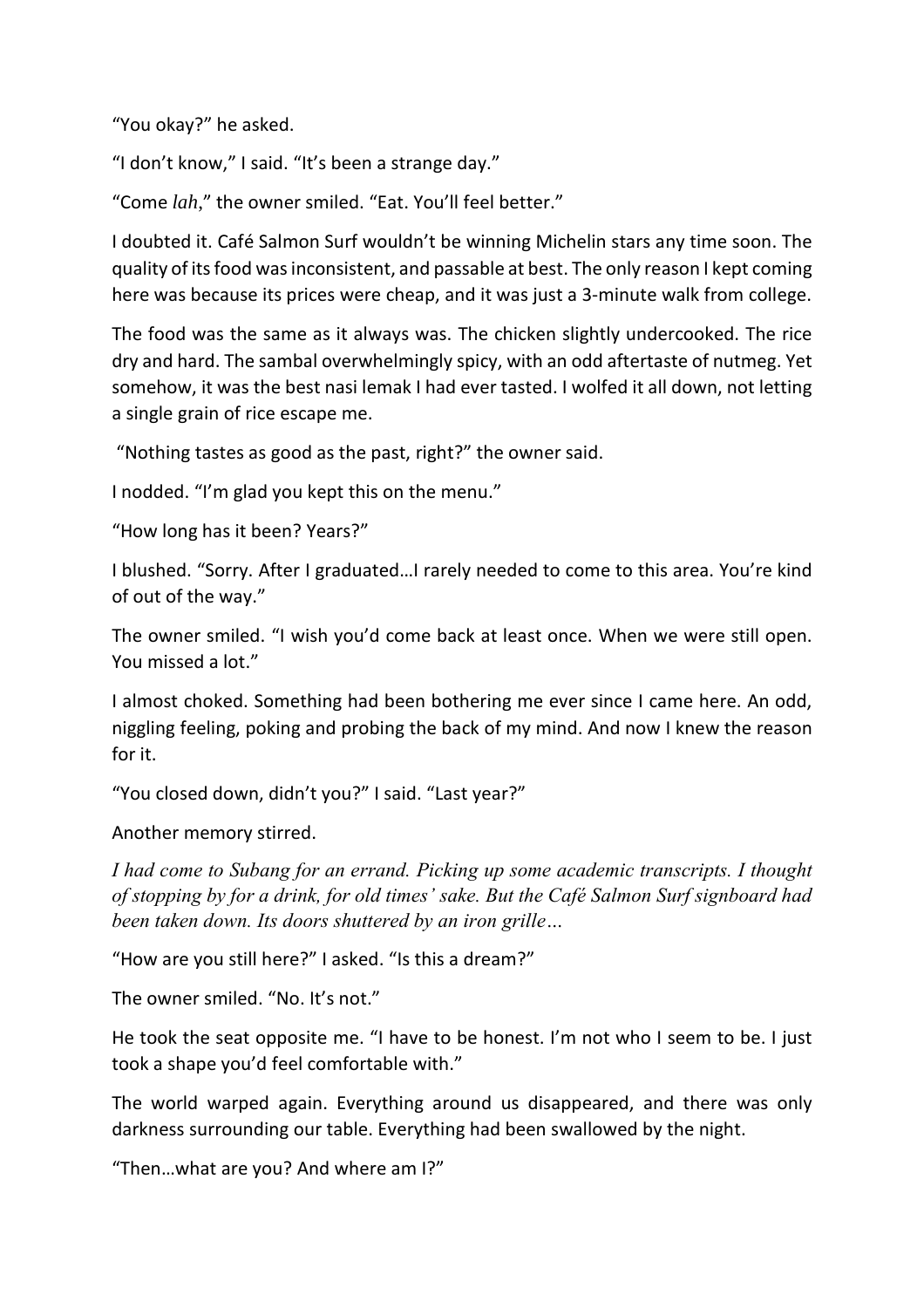"Isn't this efficient? Both your questions have the same answer!" The Not-Ownersaid.

He grinned. "Café Salmon Surf!"

Seeing my confused look, he continued speaking.

"Places can be ghosts as well as people, you know? Especially places once full of life. And what place has more life than a restaurant?"

I stared at him, stunned. "So you're the spirit of this place?"

"A manifestation of it," Café Salmon Surf said. "Every good restaurant has a soul of its own. Formed by the memories and experiences of its customers."

He waved his hands. "Look around. This is a shadow of how I used to be. These customers? Echoes of my former patrons. My time has passed, but I can't move on. I'm stuck here, in a never-ending dinner service."

"Can't move on? Why?"

Café Salmon Surf laughed. "Are you seated comfortably? Because this is going to blow your mind."

He leant towards me. "You see, there's a place where restaurants go after their last orders. A spiritual one, for eternal rest. You could call it the happy serving ground. Our Valhalla. Restaurant in Peace. But lately, it's been overbooked."

My mind was reeling. An afterlife for restaurants? This was insane. The theological implications were mind-boggling. How did it all work? Was there a heaven for good restaurants, and a hell for bad ones? Could you be reincarnated as a mamak stall or kopitiam?

"It's a lot to take in, I know. But it's true."

The Café stared wistfully into the distance for a moment, before speaking again.

"Thanks to recent events, a lot of us have died recently. There hasn't been a culinary massacre like this in ages. Great restaurants, some with the most glorious food I knew, all gone. All of us, cut down in our prime. Thanks to a bad crisis, and an even worse handling of it. Now there's a long queue to the afterlife, with a lot of red tape to get through. That's caused a lot of disagreements among the Powers That Be."

"The who?"

"The Powers That Be," the Café said. "The divine forces who usually manage all this. Like gods. Diet-ties, we call them. They don't know how to deal with so many new dead. Not enough unreal estate for all of us. Each of the Powers That Be—and there are a lot of them!—have their own ideas how to govern us. But none of them can agree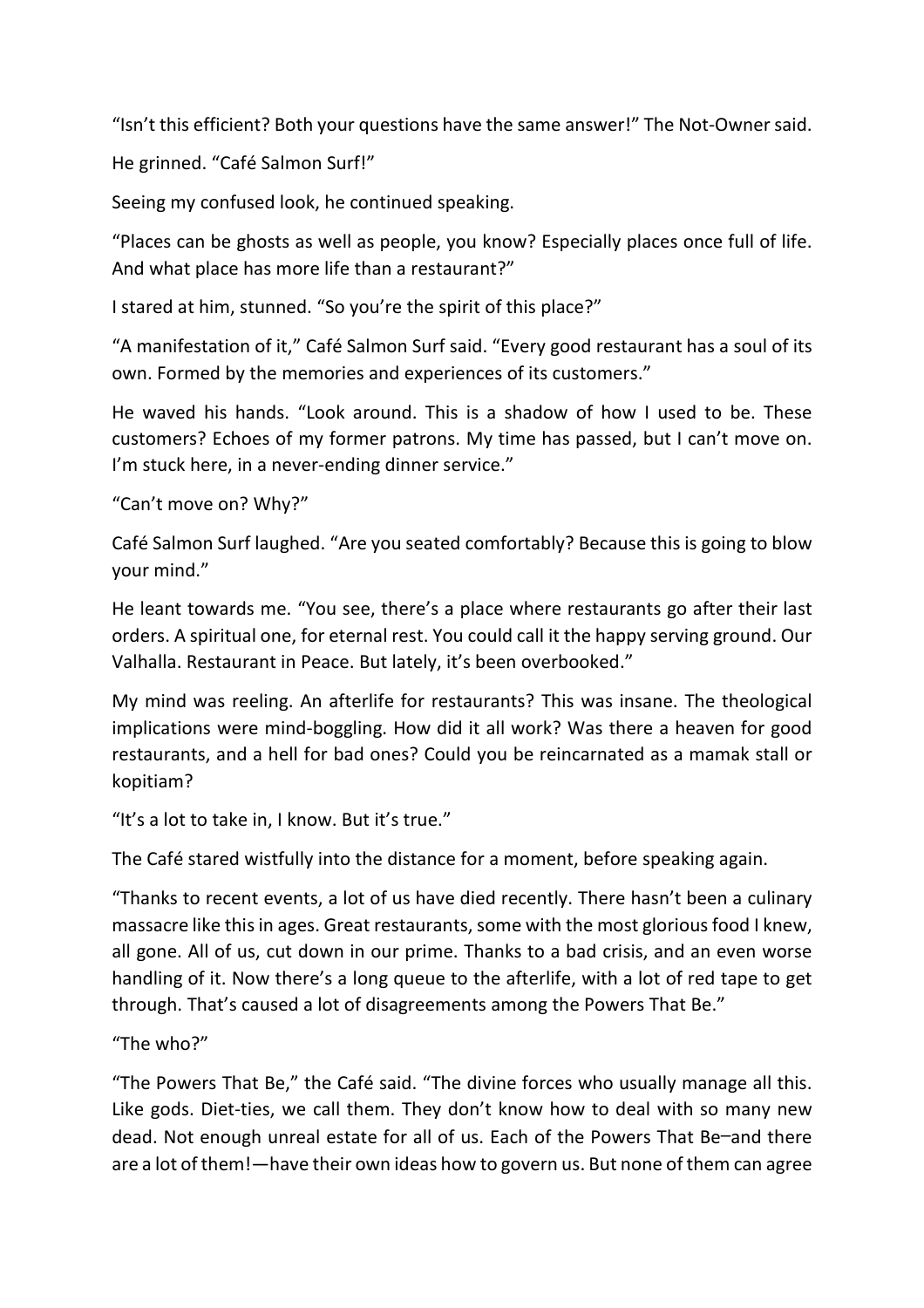what to do. So there've been clashes. Arguments. Schemes. Everyone playing their own little games at the top. Ultimately nothing gets done, and us little guys suffer."

I sighed. "Boy, have I heard that story before."

"I've been working overtime for almost a year. I'm drained," the Café mused.

"Sorry." It was all I could think to say.

"Well, it's not completely bad. Nice to keep serving customers. It's our purpose, after all. And I've been getting the best reviews of my career! When it comes to food, the dead are a lot less picky than the living."

"Wait. What?"

The meaning of his last sentence hit me like a thunderbolt. "Are you telling me…I'm…"

"Ah," the Café said. "Who else would visit the ghost of a restaurant?"

I suddenly felt nauseous. No. It didn't make sense. My head began to ache. And then, I was hit by a dozen memories at once.

*Another evening of hunger, my stomach as empty as my wallet…*

*Refreshing my browser wildly, awaiting an email, that would never come…*

*My boss calling me to my office, a glum look on his face…*

*Speeding through traffic on my bike, trying to deliver an order on time…*

*Raising a white flag…only to be told it was against the law…*

*The beautiful view of Kuala Lumpur from my balcony…*

*A hideous feeling in my stomach as the ground rushed up to meet me…*

Everything suddenly fit together with a dark, horrible clarity, revealing a world which I prayed was a lie.

"No." Tears ran down my cheeks. "No. No."

The Café gave me a few minutes to weep. Then he hugged me. My world warped, and the café surroundings emerged around me again.

"I'm sorry," the Café said. "But at least…your pain is over."

I took a deep breath, trying my best to stay calm. "What happens now?"

"You're going to be here for a while," the Café said, "Until your unfinished business is complete. Whatever that is."

He smiled. "There are some benefits of this, though. Remember Shakey's Pizza? The